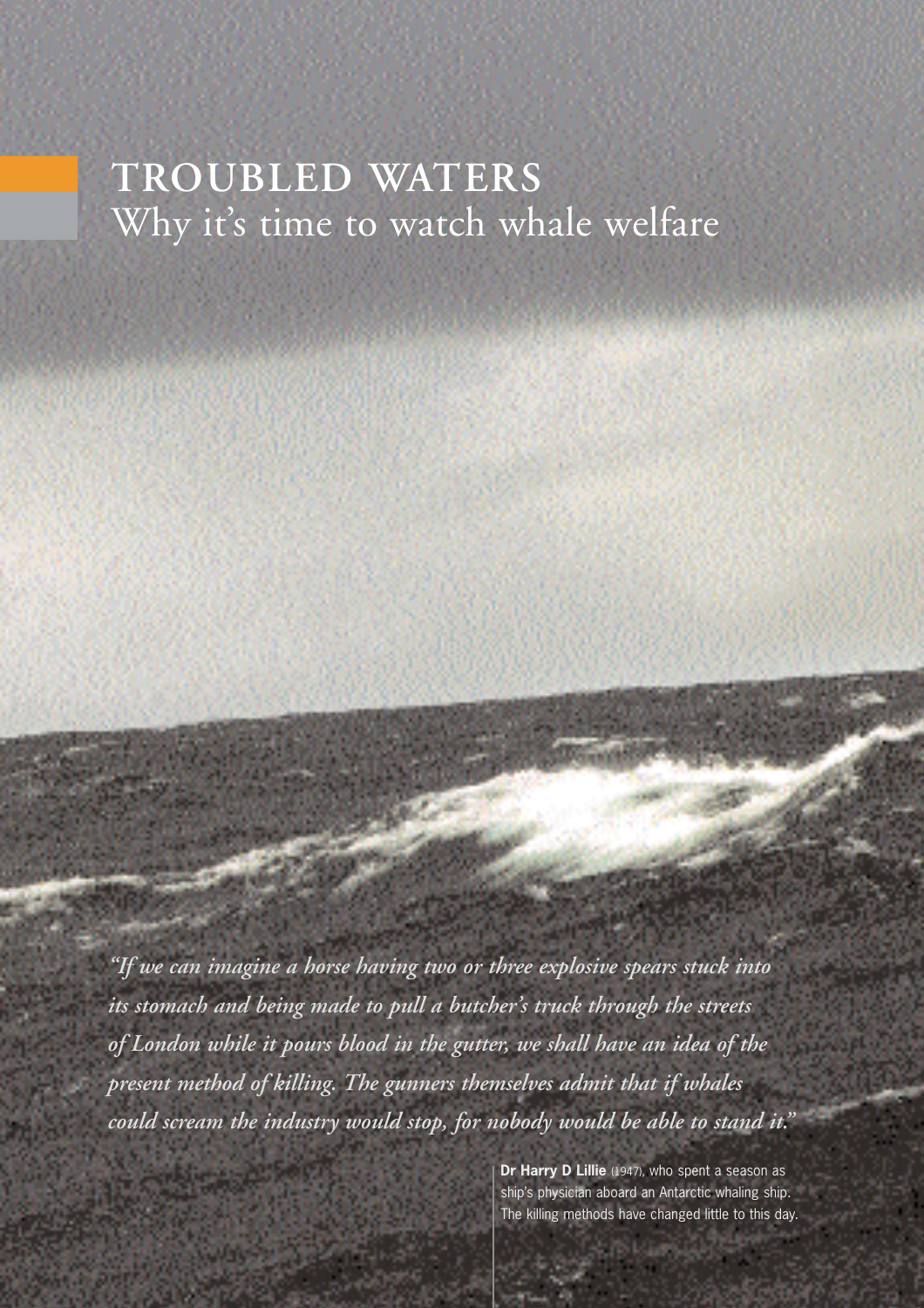Two million great whales were killed in the last century, using methods that caused widespread and prolonged suffering. Some species were hunted to the brink of extinction, leading to a worldwide ban on commercial whaling in 1986. Despite this, some 1,400 whales are still killed annually using methods little changed in a hundred years. Some nations would like to see a return to full-scale whaling operations. Yet a review of the scientific and practical evidence, summarised here, has found that severe welfare problems are inherent in modern whaling activities.

**Whales are highly evolved animals with all the sensitivities that that statement implies. They have a complex social life. They call to one another across the vast expanses of the oceans. They are the largest animals that have ever existed, far larger than any dinosaur. There is nothing in the body of a whale, which is of use to us, for which we cannot find equivalents elsewhere.**

**I hope you will read the following pages and decide for yourself whether the hunting of whales in this way should still be tolerated by a civilized society.**



#### **Mammals, not fish**

There are about 80 species of whales, dolphins and porpoises, collectively known as cetaceans. These range from the great whales, such as the blue whale, the largest animal to have ever lived, to smaller dolphins and porpoises. Whales are mammals – air-breathing animals that feed their young on their mothers' milk. In so far as we know about their biology, many whales are already known to be highly intelligent and social animals.

#### **Whaling today**

The International Whaling Commission (IWC) is the intergovernmental body charged with providing for the proper conservation of whale stocks and regulating whaling. Its international moratorium, or ban, on commercial whaling came into force in 1986. However, loopholes mean that some whales continue to be hunted. Whalers from Norway and Japan, for example, will kill over 1,400 whales this year in commercial and so-called 'scientific' whaling operations. In 2003, Iceland resumed whaling, killing over 30 minke whales for 'research'. The meat from whaling operations, whether commercial or 'scientific', is ultimately intended for human consumption. Yet the killing methods fall well short of the standards necessary to achieve humane slaughter in livestock animals.

## **The IWC and humane killing**

The IWC has been considering welfare-related issues since 1957 when it defined 'humane killing' as the process by which the animal is rendered instantaneously insensible until death supervenes. In 1958, the United Nations Convention on the Law of the Sea (UNCLOS) adopted a resolution requesting that all states use the best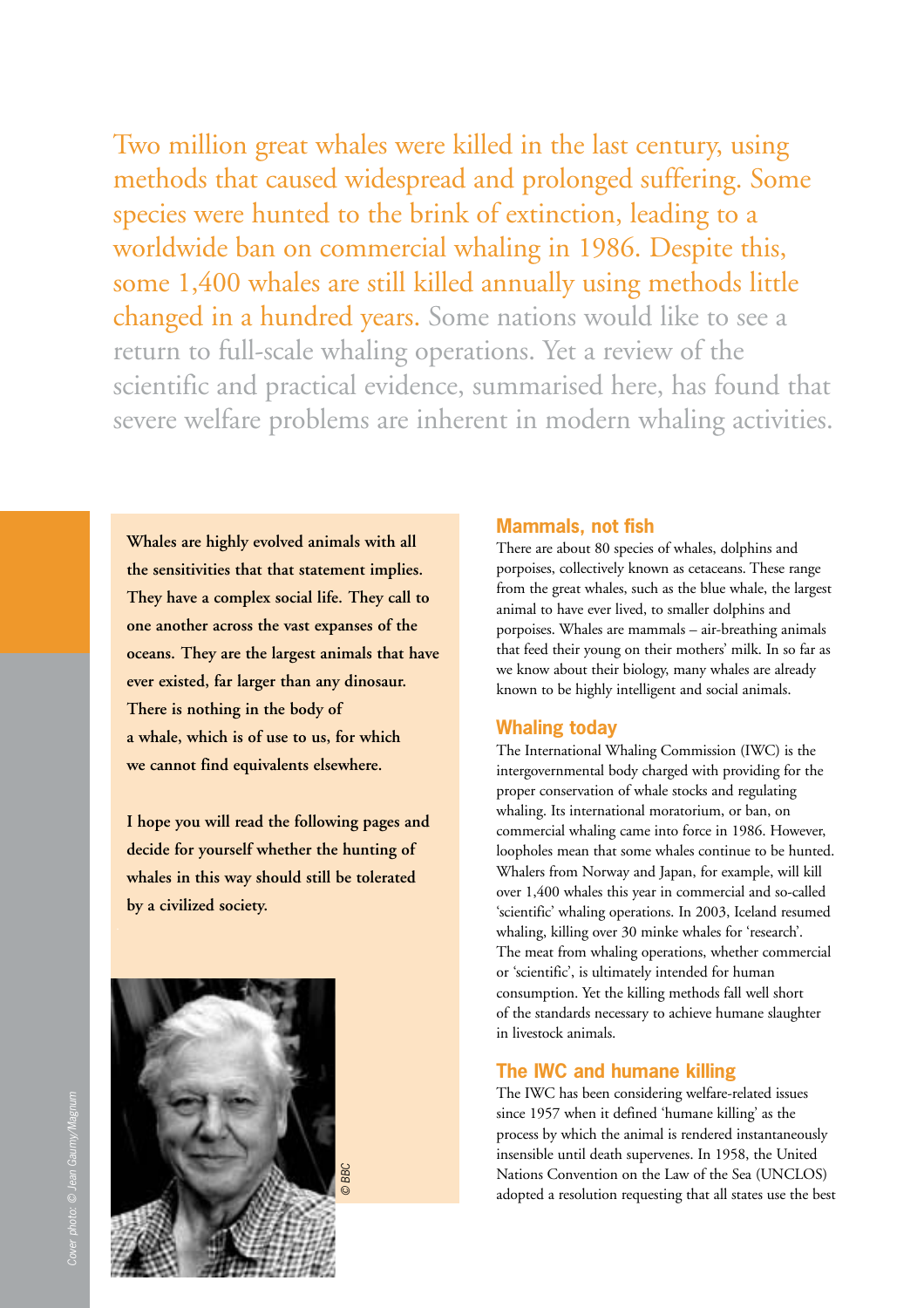means available to capture and kill marine life, including whales, in order to spare them from suffering to the greatest extent possible. A year later, the IWC convened its first working group on humane killing. Despite years of discussion on humane killing issues, including the adoption of at least 15 resolutions on welfare issues, progress within the IWC has been slow. The severe welfare concerns remain largely unresolved.



Whaler taking aim on board catcher ship.

#### **Killing methods**

The technology used for killing whales has altered little since the 19th century, when the mechanically propelled harpoon was invented. The main killing method used during modern commercial and 'scientific' whaling is the penthrite grenade harpoon. Fired from a cannon, the harpoon is intended to penetrate the whale's body to a depth of 30 cm (12 inches) before detonating, killing it by inflicting massive shock or injury. The animal can then be winched to the whaling boat by a line held fast by the harpoon's spring-loaded claws that open on impact. Although the type of explosive used has changed from black powder to more powerful penthrite, for more than half a century, the basic killing method has remained the same.

Despite its destructive power, the whaler's harpoon often fails to kill its victim instantaneously. A whale that is shot but not killed will sustain massive injury, causing severe suffering. Recent data show that, for commercial and scientific hunts, the average estimated time to death is over 2 minutes, with some whales taking over an hour to die. However, these data may underestimate time to death.

The criteria used by the IWC to assess death or

insensibility to pain in whales are: Relaxation of the lower jaw; or no flipper movement; or sinking without active movement. Using these criteria, Norway reported that 80.7% of minke whales were killed 'instantaneously' during the 2002 hunt. Japan's Antarctic minke whale hunt in 2002/2003 recorded 40.2% killed 'instantaneously'. A recent scientific and veterinary review concluded that these criteria are inadequate.

If the first harpoon fails to kill the whale, then a second penthrite harpoon or a rifle is used as a secondary killing method on the already injured whale. However, the data available indicate that rifles are often inadequate for this purpose, requiring many rifle shots to achieve a kill. The common use of secondary methods reflects the inefficiency of current whale killing practices.

#### **The effect of the sea**

Whalers must often attempt to achieve a fatal shot, either with a harpoon or a rifle, at distance. They also need to overcome a number of difficulties inherent in slaughtering whales at sea, including weather conditions and visibility, sea state, and the motions of the whaling ship. Rain and fog will reduce visibility and could hinder accuracy. A rough sea hampers the gunner's ability to follow the targeted whale below the water, making it more difficult to predict where the whale will surface. Both the gunner and the animal are in motion, movement which the gunner has no means of reducing. The more vigorous and frequent the movement of the ship, the more difficult it may be to hold and aim the harpoon.

If the weather, sea conditions, or ship's motion do not allow a precise shot, then there is a risk of a poorly placed harpoon resulting in protracted times to death and considerable animal suffering. These variables and the inadequate methods used to kill whales are reflected in the poor instantaneous death rates and the average times to death estimated in all whaling operations. The difficulties inherent in attempting to kill a large, partly submerged and moving animal at sea from a moving platform give rise to severe welfare concerns.

#### **Impact of pursuit**

Whaling operations may cause stress and compromise welfare in the hunted whale even before a killing method is deployed. Whalers depend on getting close to their quarry for successful harpooning. However, whales have not evolved as a prey species and may not be adapted to being chased. Pursuit times of 30 minutes or more are not unusual in Japanese hunts for example. The pursuit itself is believed to cause physical and psychological stress, which may lead to syndromes such as Exertional Myopathy, a condition that scientists believe may prove fatal, even to animals that evade capture.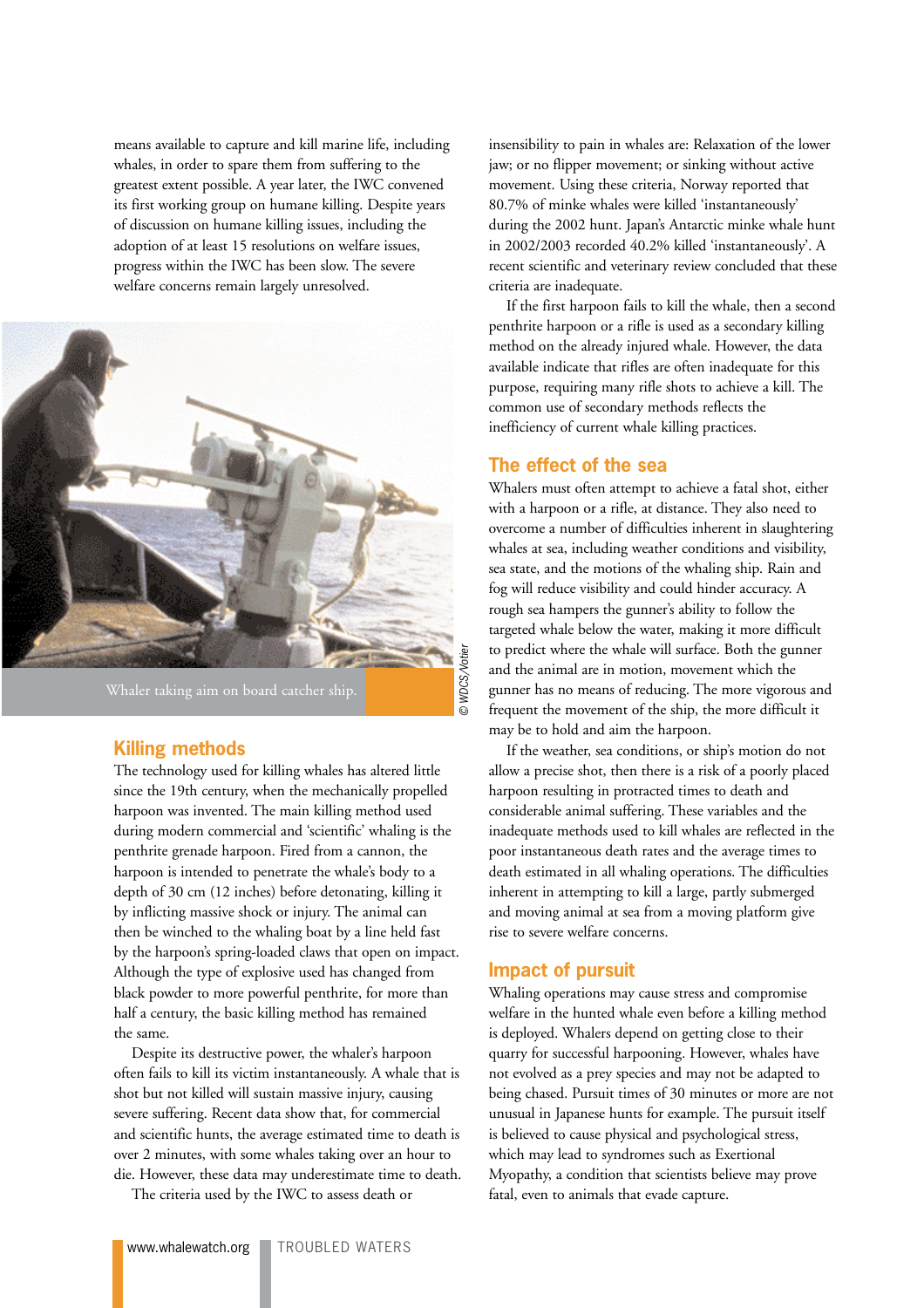

clearly visible, it is likely that the harpoon

**WDCS/Votier** © Bernardo Alps © WDCS/Votier

Bernardo Alps

# **'Struck and lost' whales**

Some whales are hit and injured but not captured, and are known as 'struck and lost'. The failure to capture whales that are struck and injured is a severe welfare problem. Struck and lost whales can incur a wide range of injuries, such as bleeding and damage to internal organs. They may subsequently die from their wounds or have difficulty in feeding or breeding.

#### **Aboriginal Subsistence Whaling (ASW)**

Despite the moratorium, the IWC allows whaling in some aboriginal hunts when carried out "exclusively for local consumption". ASW hunts are currently conducted in Greenland (minke and fin whales), Russia (gray and bowhead whales), the US (bowhead whales), and by the Bequians of St Vincent and the Grenadines (humpback whales). ASW killing methods are recognised by the IWC as being even less efficient than those in commercial whaling operations. Longer times to death and lower instantaneous death rates are estimated, and higher 'struck and lost' rates are recorded. Data for the period 2000-2002 show instantaneous death rates for ASW hunts of 0-17%,



Injuries incurred to whales that are struck but not captured may effect the welfare of these animals in both the short and long term.

average times to death of 9-57 minutes, maximum times to death of 25-300 minutes, and up to 26 animals struck and lost annually.

For some ASW hunts, the IWC sets a limit on the number of whales that may be landed, rather than a 'strike limit'. This means that, in some hunts, ASW whalers are able to land the maximum number of whales permitted, but injure and lose an unlimited number.

# **'Scientific' whaling**

Of the three countries currently killing whales for commercial purposes despite the IWC moratorium on commercial whaling, Japan and Iceland are carrying out what is termed 'special permit' or 'scientific' whaling. However, these operations do not conform to the criteria routinely met by bona fide scientific research programmes. One such requirement is for an independent ethical review of a research plan prior to any approval being given. Whaling programmes have received sustained criticism from within the scientific community over their validity and have been condemned as being ethically unacceptable.

#### **What is welfare?**

Animal welfare is recognised internationally as an issue of importance, and has developed into a science. The welfare state of an animal can be described as good or high if the individual is fit, healthy and free from suffering. Although death itself is not a welfare issue, the way an animal dies is critical. The method of killing can cause a quick death, or pain and distress prior to death. Protecting the welfare of animals involves the prevention of avoidable suffering, and ensuring an instantaneous, humane death.

#### **The welfare potential of whaling**

The meat from all whaling operations is ultimately intended for human consumption. Comparisons with humane slaughter practices for livestock animals can therefore be used in assessing the welfare potential of whaling activities.

Basic principles that must be addressed to protect the welfare of animals at slaughter have been identified for livestock animals. These principles – the determinants of high welfare slaughter methodology are: Pre-slaughter handling facilities which minimise stress; use of competent well trained, caring personnel; appropriate equipment which is fit for the purpose; an effective process which induces immediate unconsciousness and insensibility, or an induction to a period of unconsciousness without distress; and a guarantee of non-recovery from that process until death ensues. These determinants can be used as a checklist to assess the welfare potential of current whaling activities (see table on opposite page).

When assessing the welfare potential of whale killing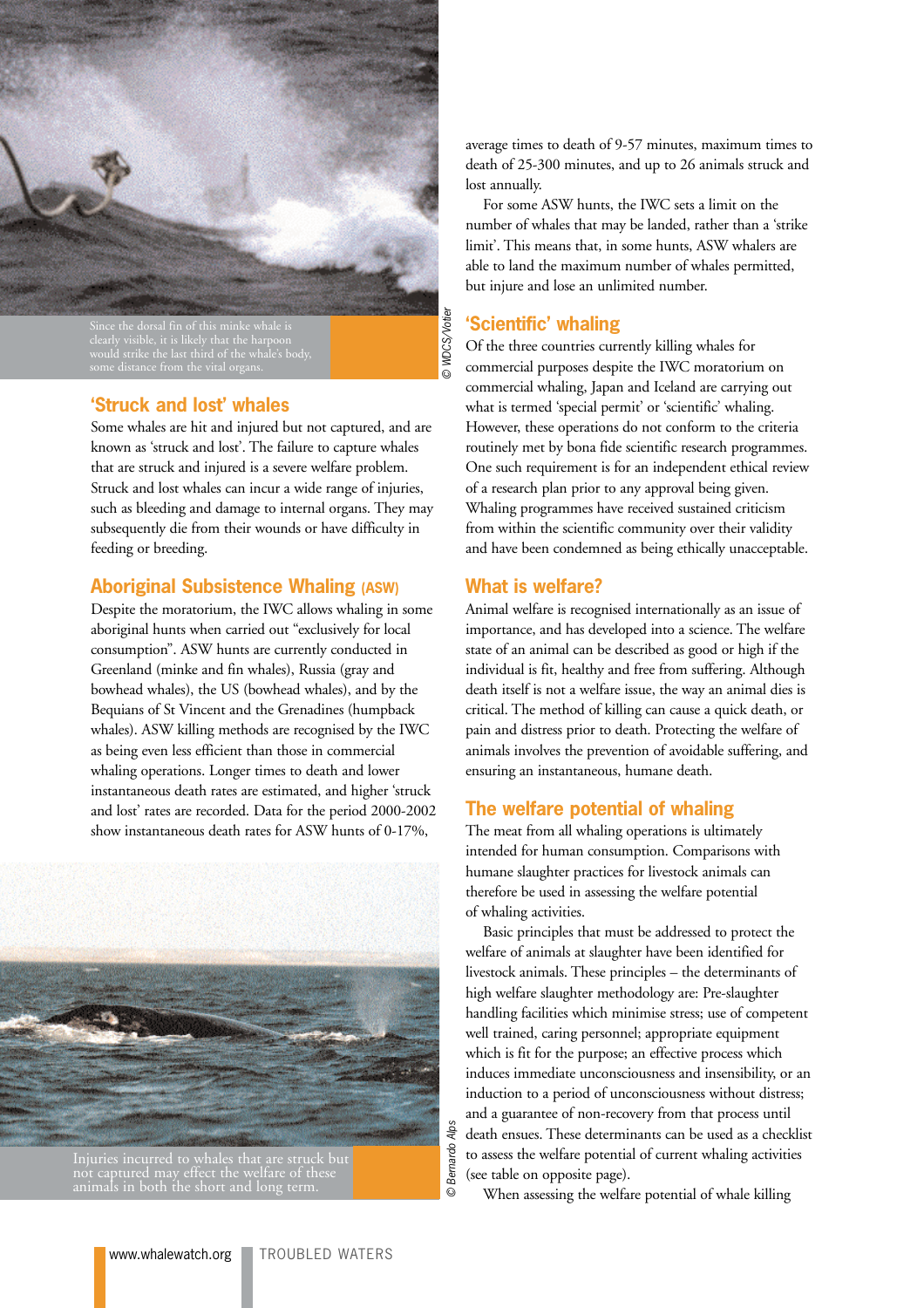| Assessment of the welfare potential of current whaling operations |                                                                                                                                                                                                                                                                                                                                             |
|-------------------------------------------------------------------|---------------------------------------------------------------------------------------------------------------------------------------------------------------------------------------------------------------------------------------------------------------------------------------------------------------------------------------------|
| Welfare determinant                                               | Do whaling operations meet this requirement?                                                                                                                                                                                                                                                                                                |
| Stress-free handling                                              | The pursuit can impose severe physical and psychological<br>stress on the hunted animal.                                                                                                                                                                                                                                                    |
| Well trained personnel                                            | The training process fails to mimic the many variables that<br>affect the accurate shooting of a live whale at sea.                                                                                                                                                                                                                         |
| Appropriate equipment                                             | Whale killing methods are often not well adapted for the specific<br>anatomical requirements of the species taken.                                                                                                                                                                                                                          |
| An effective process causing<br>immediate unconsciousness         | Whales are often shot at distance from a moving ship on a<br>moving sea in variable visibility.<br>Poorly suited equipment and variable accuracy often leads<br>to failure to achieve an instantaneous kill.                                                                                                                                |
| Guarantee of<br>unconsciousness until death                       | Poor instantaneous death rates.<br>Protracted average times to death demonstrate the lack of effectiveness<br>in achieving immediate unconsciousness or death in the hunted whale.<br>Inadequate criteria for assessing insensibility in whales is<br>likely to underestimate times to death and overestimate<br>instantaneous death rates. |

methods using these accepted principles of humane slaughter, it is clear that current whaling operations have a low welfare potential and are therefore likely to cause severe pain and suffering.

# **Time to die**

Prolonged times to death, a stressful pursuit, and animals being struck and lost, indicate a major welfare problem for whales, of which we may not yet know the full extent. The physical adaptations of cetaceans to the marine environment have significant implications for their welfare. For example, being adapted to dive without oxygen intake for long periods, and the ability to lower heart rate by 50-80%, make it difficult to determine when a whale is dead. They may therefore survive and experience pain over a period significantly longer than suggested by the current IWC criteria for assessing death in whales. This begs the question, are some whales still alive when hauled onto the whaling ship for butchering?

# **Conclusion**

**Modern day whaling activities give rise to serious animal welfare concerns. A number of factors inherent in current whaling practices render it unlikely that truly humane standards could ever be achieved. On grounds of animal welfare alone, therefore, whaling operations should be halted.**



Minke whale on the flensing deck, with harpoon still embedded in the right side.